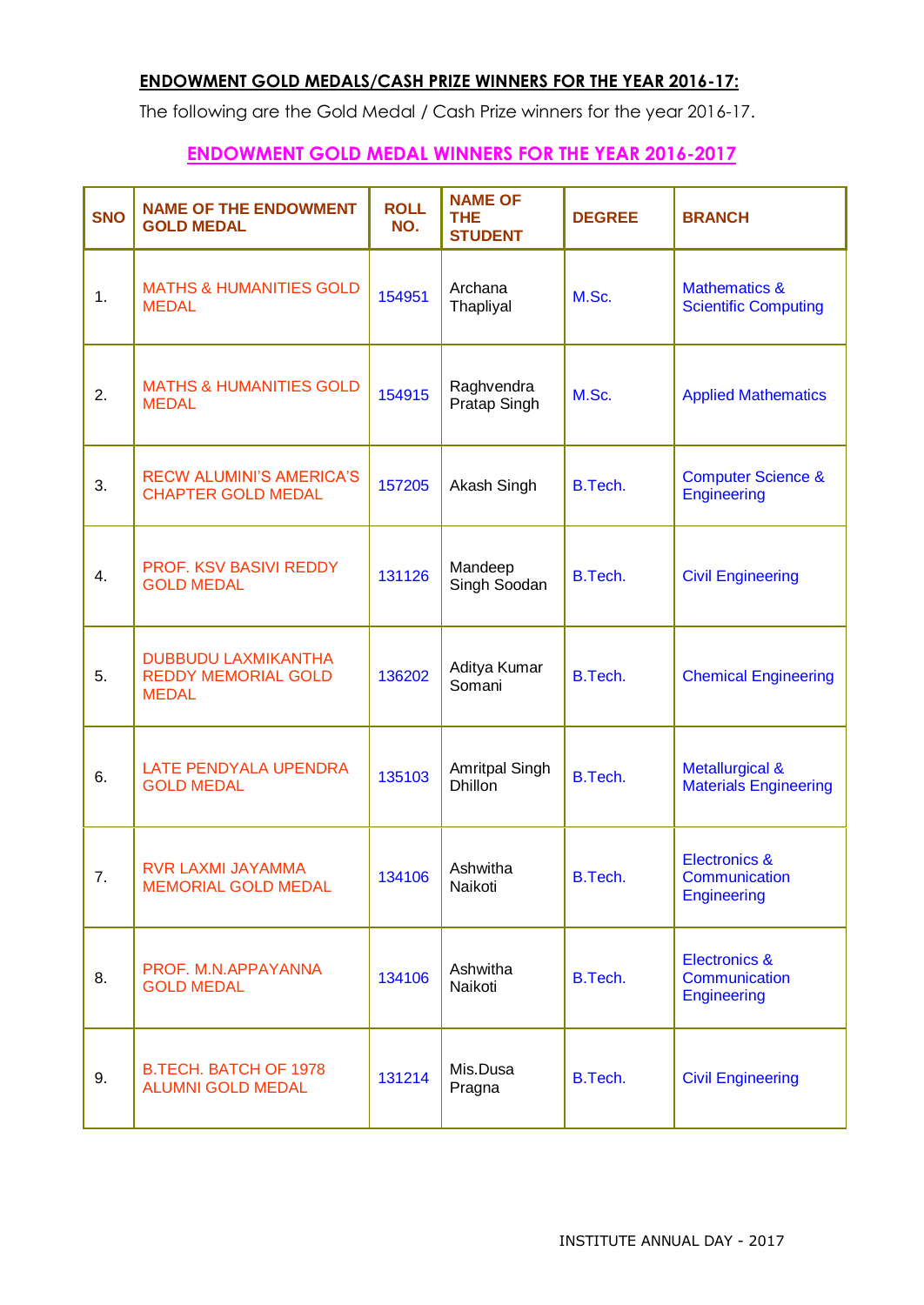| <b>SNO</b> | <b>NAME OF THE ENDOWMENT</b><br><b>GOLD MEDAL</b>        | <b>ROLL</b><br>NO. | <b>NAME OF</b><br><b>THE</b><br><b>STUDENT</b> | <b>DEGREE</b> | <b>BRANCH</b>                                                       |
|------------|----------------------------------------------------------|--------------------|------------------------------------------------|---------------|---------------------------------------------------------------------|
| 10.        | <b>B.TECH. BATCH OF 1978</b><br><b>ALUMNI GOLD MEDAL</b> | 132101             | Abdul Arshiya<br>Taj                           | B.Tech.       | <b>Electrical &amp;</b><br><b>Electronics</b><br><b>Engineering</b> |
| 11.        | <b>B.TECH. BATCH OF 1978</b><br><b>ALUMNI GOLD MEDAL</b> | 135117             | Himanshu<br>Deep                               | B.Tech.       | <b>Metallurgical &amp;</b><br><b>Materials Engineering</b>          |
| 12.        | <b>SABBINENI VENKATESWAR</b><br><b>RAO GOLD MEDAL</b>    | 131126             | Mandeep<br>Singh Soodan                        | B.Tech.       | <b>Civil Engineering</b>                                            |
| 13.        | Dr. K. VENKAT REDDY GOLD<br><b>MEDAL</b>                 | 136202             | Aditya Kumar<br>Somani                         | B.Tech.       | <b>Chemical Engineering</b>                                         |
| 14.        | DR.R.L.UMASHANKAR GOLD<br><b>MEDAL</b>                   | 136112             | Ivy Maji                                       | B.Tech.       | <b>Chemical Engineering</b>                                         |
| 15.        | PROF. MANTHA ESWARA<br><b>RAO GOLD MEDAL</b>             | 151671             | Sridhar V                                      | M.Tech.       | <b>Civil Engineering</b><br>(Environmental<br>Engineering)          |
| 16.        | <b>M.AZMATH ALI UMAIR GOLD</b><br><b>MEDAL</b>           | 136202             | Aditya Kumar<br>Somani                         | B.Tech.       | <b>Chemical Engineering</b>                                         |
| 17.        | <b>M.AZMATH ALI UMAIR GOLD</b><br><b>MEDAL</b>           | 134106             | Ashwitha<br>Naikoti                            | B.Tech.       | <b>Electronics &amp;</b><br>Communication<br><b>Engineering</b>     |
| 18.        | <b>SRC MEMORIAL GOLD</b><br><b>MEDAL</b>                 | 141711             | Kona Bharath<br>Vardhana Rao                   | M.Tech.       | <b>Civil Engineering</b><br>(Transportation<br>Engg.)               |
| 19.        | LATE PROF. Y.D. REDDY<br><b>MEMORIAL GOLD MEDAL</b>      | 156967             | Suchitra Sahu                                  | M.Sc.         | <b>Chemistry (Analytical</b><br>Chemistry)                          |
| 20.        | K.V. VIJAYASARADHI GOLD<br><b>MEDAL</b>                  | 152506             | <b>Belkhode</b><br>Satish<br>Shamsundar        | M.Tech.       | <b>Electrical Engg.</b><br>(Power Electronics &<br>Drives)          |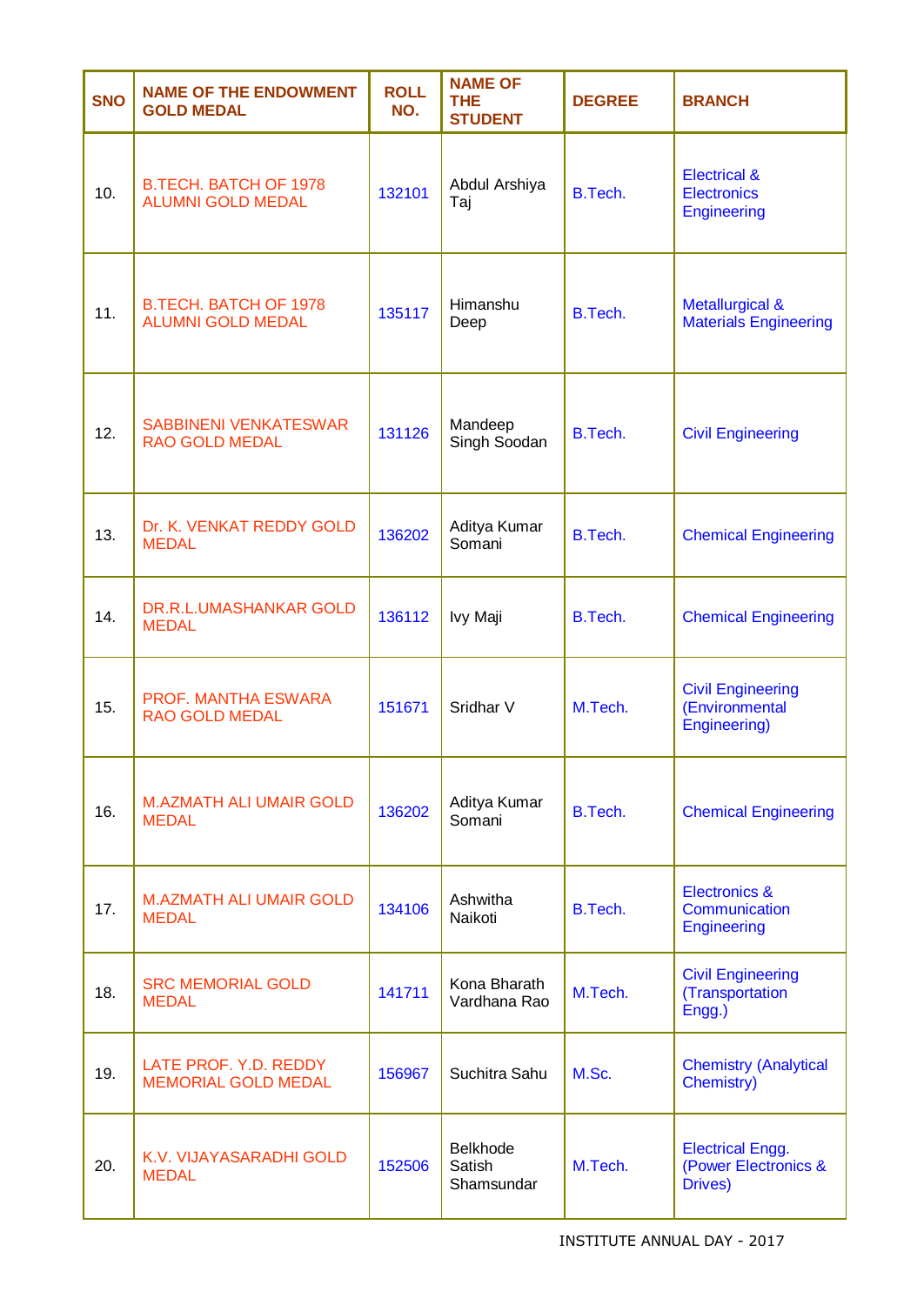| <b>SNO</b> | <b>NAME OF THE ENDOWMENT</b><br><b>GOLD MEDAL</b>                         | <b>ROLL</b><br>NO. | <b>NAME OF</b><br><b>THE</b><br><b>STUDENT</b> | <b>DEGREE</b> | <b>BRANCH</b>                                                            |
|------------|---------------------------------------------------------------------------|--------------------|------------------------------------------------|---------------|--------------------------------------------------------------------------|
| 21.        | PROF. N.RAMA RAO<br><b>MEMORIAL GOLD MEDAL</b>                            | 136202             | Aditya Kumar<br>Somani                         | B.Tech.       | <b>Chemical Engineering</b>                                              |
| 22.        | <b>SHOBANA CHALAPATHI</b><br><b>GOLD MEDAL</b>                            | 154564             | Panchedula<br>Karnakar                         | M.Tech.       | E.C.E. (VLSI System<br>Design)                                           |
| 23.        | <b>LATE SMT. PONNALA</b><br><b>RADHAMMA MEMORIAL</b><br><b>GOLD MEDAL</b> | 133247             | Raj Gupta                                      | B.Tech.       | <b>Mechanical</b><br>Engineering                                         |
| 24.        | PROF. P.G.SASTRY GOLD<br><b>MEDAL</b>                                     | 151622             | Athul M Madhu                                  | M.Tech.       | <b>Civil Engineering</b><br>(Water Resource<br>Engg.)                    |
| 25.        | LATE DR. K.L. NARAYANA<br><b>MEMORIAL GOLD MEDAL</b>                      | 131126             | Mandeep<br>Singh Soodan                        | B.Tech.       | <b>Civil Engineering</b>                                                 |
| 26.        | PROF.M.VENKATA RATNAM<br><b>GOLD MEDAL</b>                                | 151807             | Hazna Hamza                                    | M.Tech.       | <b>Civil Engineering</b><br>(Geo-Tech Engg.)                             |
| 27.        | <b>LATE SMT. KONIKI</b><br>PADMAVATHI MEMORIAL<br><b>GOLD MEDAL</b>       | 131214             | Dusa Pragna                                    | B.Tech.       | <b>Civil Engineering</b>                                                 |
| 28.        | <b>LATE PROF. KARNAM</b><br><b>SIVALINGA PILLAI GOLD</b><br><b>MEDAL</b>  | 151723             | <b>Tushar Kanti</b><br>Bag                     | M.Tech.       | <b>Civil Engineering</b><br>(Transportation<br>Engg.)                    |
| 29.        | PROF. S. RAMASWAMI<br><b>REDDY GOLD MEDAL</b>                             | 151553             | Ankit Kumar                                    | M.Tech.       | <b>Civil Engineering</b><br>(Construction<br>Technology &<br>Management) |
| 30.        | LATE SRI N.SUBBA RAO<br><b>MEMORIAL GOLD MEDAL</b>                        | 131126             | Mandeep<br>Singh Soodan                        | B.Tech.       | <b>Civil Engineering</b>                                                 |
| 31.        | LATE PROF. R.L.MURTHY<br><b>GOLD MEDAL</b>                                | 153517             | Yenugudati<br>Siva Rama<br>Raju                | M.Tech.       | <b>Mechanical Engg.</b><br>(Manufacturing Engg.)                         |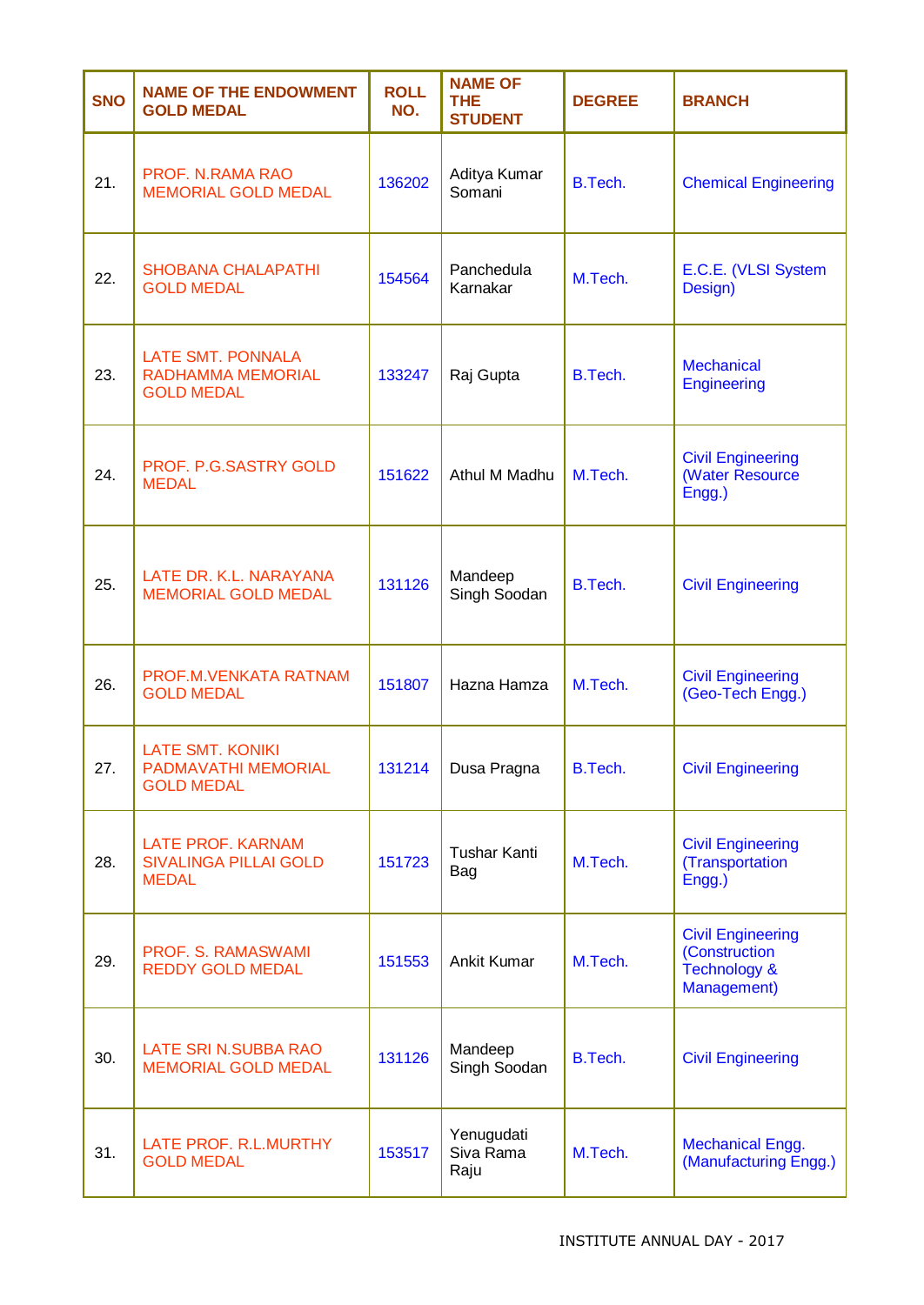| <b>SNO</b> | <b>NAME OF THE ENDOWMENT</b><br><b>GOLD MEDAL</b>                                 | <b>ROLL</b><br>NO. | <b>NAME OF</b><br><b>THE</b><br><b>STUDENT</b> | <b>DEGREE</b> | <b>BRANCH</b>                                                  |
|------------|-----------------------------------------------------------------------------------|--------------------|------------------------------------------------|---------------|----------------------------------------------------------------|
| 32.        | PROF. N. BABU SHANKAR<br><b>GOLD MEDAL</b>                                        | 151807             | Hazna Hamza                                    | M.Tech.       | <b>Civil Engineering</b><br>(Geo-Tech Engg.)                   |
| 33.        | <b>SMT. POORNAMMA</b><br><b>MEMORIAL GOLD MEDAL</b>                               | 136202             | Aditya Kumar<br>Somani                         | B.Tech.       | <b>Chemical Engineering</b>                                    |
| 34.        | <b>PROF. ALLURAIAH</b><br><b>GOLD MEDAL</b>                                       | 145917             | Maddula<br>Sravanilatha                        | M.Sc. (Tech.) | <b>Engineering Physics</b>                                     |
| 35.        | PROF. S. RAJA GOPAL<br><b>MEMORIAL GOLD MEDAL</b>                                 | 156914             | Ruttala<br>Nagendra                            | M.Sc.         | <b>Organic Chemistry</b>                                       |
| 36.        | PROF. K. NAGIREDDY GOLD<br><b>MEDAL</b>                                           | 151515             | Mahajan Kartik<br>Suresh                       | M.Tech.       | <b>Civil Engineering</b><br>(Engineering<br><b>Structures)</b> |
| 37.        | <b>JOSEPH'S MEMORIAL</b><br><b>DIRECTOR'S GOLD MEDAL</b><br><b>FOR EXCELLENCE</b> | 131234             | P Krishna<br>Vyasa                             | B.Tech.       | <b>Civil Engineering</b>                                       |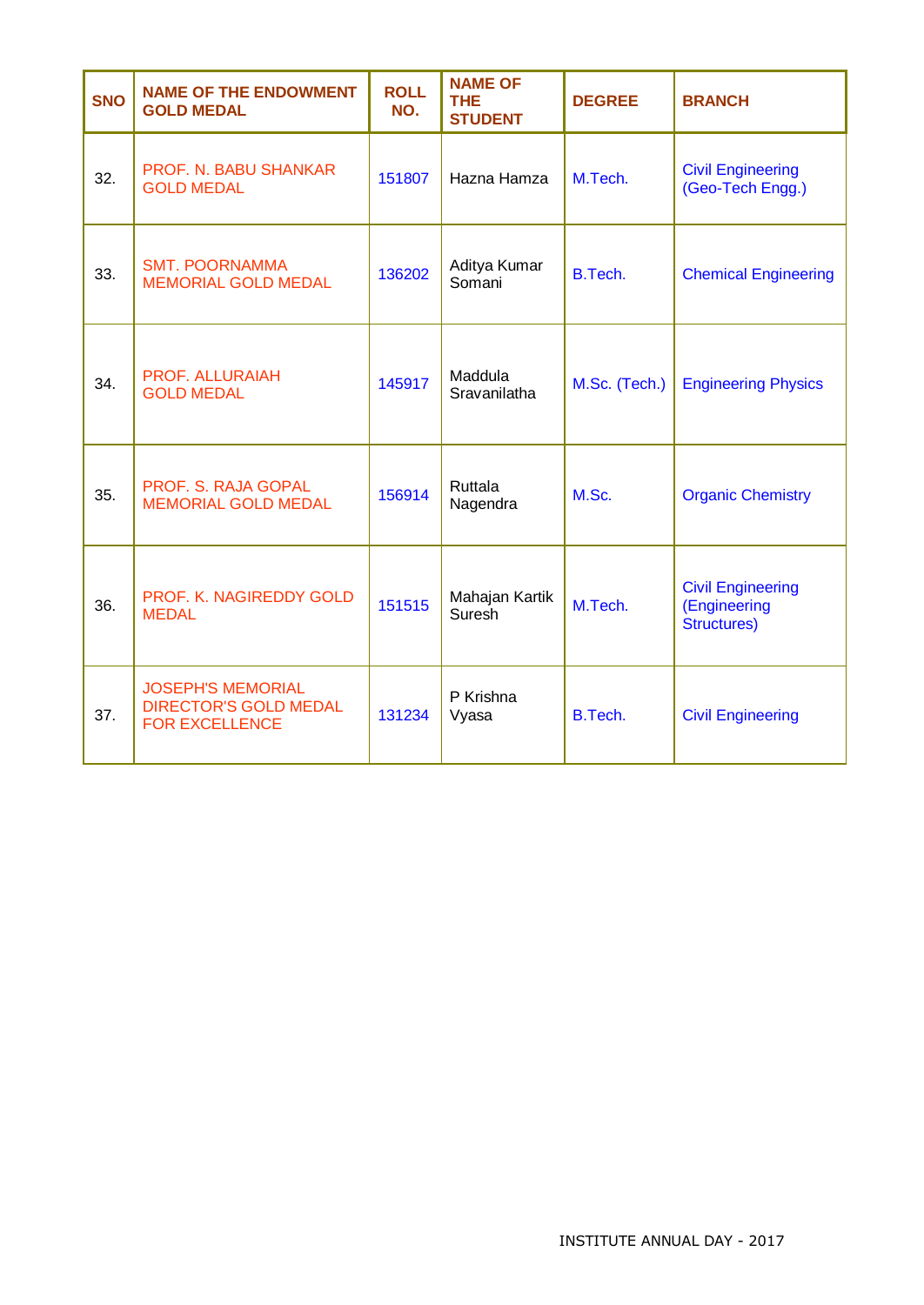## **CASH AWARD WINNERS FOR THE YEAR 2016-17**

| <b>SNO</b>     | <b>NAME OF THE</b><br><b>ENDOWMENT</b><br><b>CASH AWARD</b>                                                                       | <b>ROLL</b><br>NO. | <b>NAME OF THE</b><br><b>STUDENT</b> | <b>DEGREE</b> | <b>BRANCH</b>                                             | <b>AMOUNT</b> |
|----------------|-----------------------------------------------------------------------------------------------------------------------------------|--------------------|--------------------------------------|---------------|-----------------------------------------------------------|---------------|
| 1              | <b>SALEK CHAND</b><br><b>MEMORIAL</b><br><b>SCHOLARSHIP</b>                                                                       | 136103             | Aditya Sarjak Kantha                 | B.Tech.       | <b>Chemical</b><br>Engineering                            | 3,000         |
| $\overline{2}$ | DR. L.R. KADIYALI<br><b>CASH PRIZE</b>                                                                                            | 151723             | Tushar Kanti Bag                     | M.Tech.       | <b>Civil</b><br>Engineering<br>(Transportati<br>on Engg.) | 3,000         |
| 3              | K.APPALA RAJU (SMT.<br><b>KASIREDDY</b><br><b>ANNAPURNAMMA &amp;</b><br><b>VENKAIAH</b> )<br><b>MEMORIAL CASH</b><br><b>PRIZE</b> | 154915             | Raghvendra Pratap<br>Singh           | M.Sc.         | <b>Applied</b><br><b>Mathematics</b>                      | 3,000         |
| $\overline{4}$ | <b>KALICHARAN</b><br><b>MEMORIAL</b><br><b>SCHOLARSHIP</b>                                                                        | 136103             | Aditya Sarjak Kantha                 | B.Tech.       | <b>Chemical</b><br>Engineering                            | 3,000         |
| 5              | <b>BATCH OF 1975-80</b><br><b>EXCELLENCE</b><br><b>SCHOLARSHIP</b>                                                                | 136103             | Aditya Sarjak Kantha                 | B.Tech.       | <b>Chemical</b><br>Engineering                            | 3,000         |
| 6              | PROF.<br><b>S.K.LAKSHMANA RAO</b><br><b>CASH PRIZE</b>                                                                            | 164906             | Apoorva                              | M.Sc.         | <b>Applied</b><br><b>Mathematics</b>                      | 10,000        |
| $\overline{7}$ | <b>PUVVADA</b><br><b>SUBADRAMMA</b><br><b>MEMORIAL FUND</b>                                                                       | 136202             | Aditya Kumar Somani                  | B.Tech.       | <b>Chemical</b><br>Engineering                            | 3,000         |
| 8              | <b>MONE MADHAVI</b><br><b>MEMORIAL CASH</b><br><b>PRIZE</b>                                                                       | 134106             | Ashwitha Naikoti                     | B.Tech.       | Electronics &<br>Communicati<br><b>on</b><br>Engineering  | 3,000         |
| 9              | LATE B.R. SASTRY<br><b>SCHOLARSHIP</b>                                                                                            | 136202             | Aditya Kumar Somani                  | B.Tech.       | <b>Chemical</b><br><b>Engineering</b>                     | 1,500         |
| 10             | LATE DR.<br><b>GOVINDAKRISHNAYYA</b><br><b>MEMORIAL FUND</b>                                                                      | 133247             | Raj Gupta                            | B.Tech.       | <b>Mechanical</b><br><b>Engineering</b>                   | 1,000         |
| 11             | K.S.R.SRINIVASA<br><b>MEMORIAL FUND</b>                                                                                           | 132217             | Gagan Dep Prabhu                     | B.Tech.       | <b>Electrical &amp;</b><br><b>Electronics</b><br>Engg.    | 250           |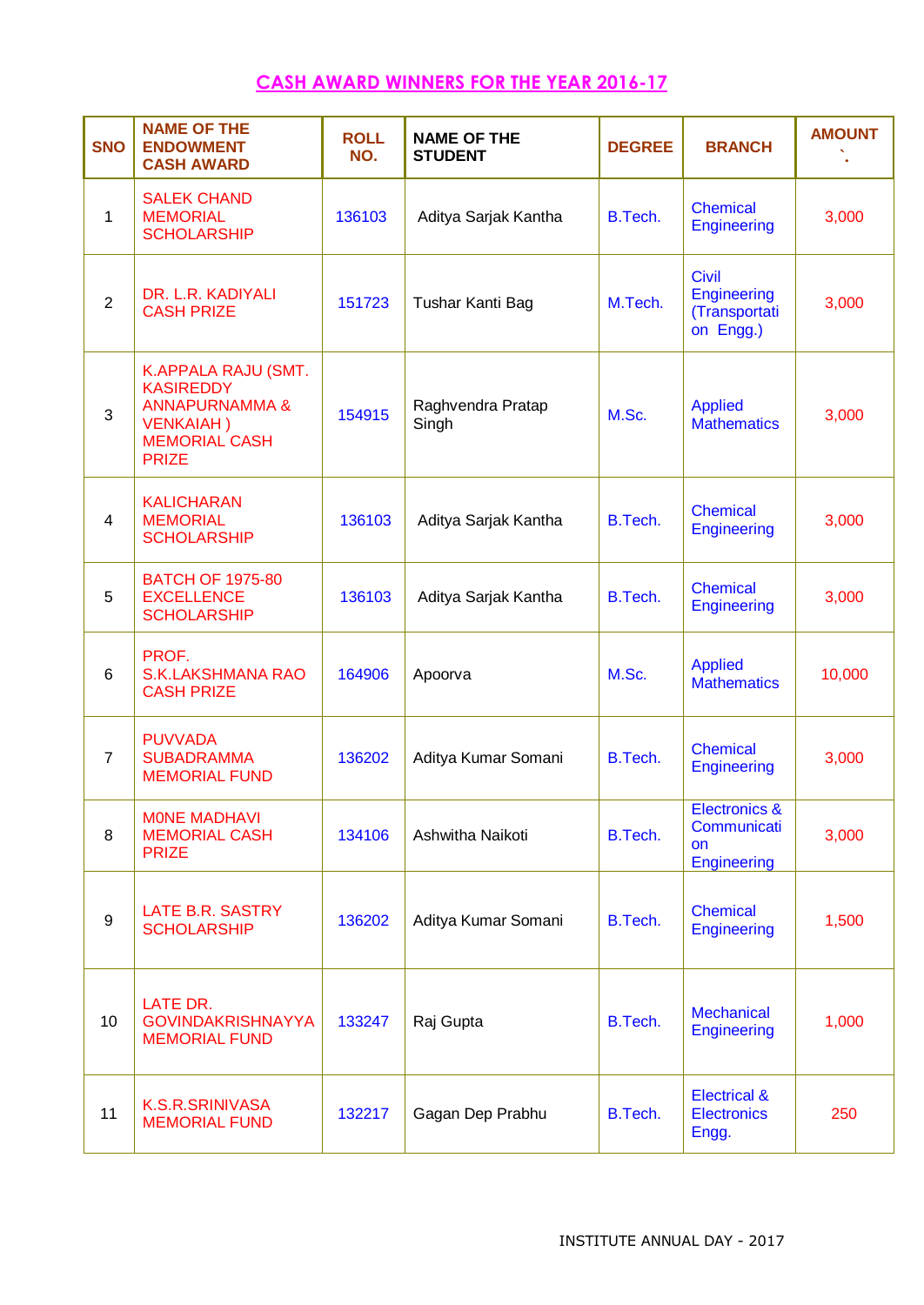| <b>SNO</b> | <b>NAME OF THE</b><br><b>ENDOWMENT</b><br><b>CASH AWARD</b>             | <b>ROLL</b><br>NO. | <b>NAME OF THE</b><br><b>STUDENT</b> | <b>DEGREE</b> | <b>BRANCH</b>                                                   | <b>AMOUNT</b> |
|------------|-------------------------------------------------------------------------|--------------------|--------------------------------------|---------------|-----------------------------------------------------------------|---------------|
| 12         | <b>K.S.R.SRINIVASA</b><br><b>MEMORIAL FUND</b>                          | 166921             | Vinayak Sidana                       | M.Sc.         | Organic<br><b>Chemistry</b>                                     | 250           |
| 13         | <b>K.S.R.SRINIVASA</b><br><b>MEMORIAL FUND</b>                          | 134141             | Rathod Chandra Shekar                | B.Tech.       | Electronics &<br>Communicati<br><b>on</b><br><b>Engineering</b> | 250           |
| 14         | <b>S.SHOBHA ANJANI</b><br><b>CASH AWARD</b>                             | 135128             | Male Divya Sri                       | B.Tech.       | Metallurgical<br>& Materials<br>Engineering                     | 1,000         |
| 15         | <b>Y.CHENCHU RAMI</b><br><b>REDDY and Y.ANNAMA</b><br><b>CASH PRIZE</b> | 156967             | Suchitra Sahu                        | M.Sc.         | <b>Chemistry</b><br>(Analytical<br>Chemistry)                   | 500           |
| 16         | N.CH.PATTABHI<br><b>RAMACHARYULU</b><br><b>CASH PRIZE</b>               | 144908             | Chowdam Sreelakshmi                  | M.Sc.         | <b>Applied</b><br><b>Mathematics</b>                            | 1,000         |
| 17         | <b>CHODAVARAPU</b><br><b>DEVALSHARMA</b><br><b>MEMORIAL FUND</b>        | 134106             | Ashwitha Naikoti                     | B.Tech.       | Electronics &<br>Communicati<br>on<br><b>Engineering</b>        | 3,000         |
| 18         | <b>LATE SRI</b><br><b>YARLAGADDA</b><br><b>ARJUNA RAO</b>               | 131126             | Mandeep Singh Soodan                 | B.Tech.       | <b>Civil</b><br><b>Engineering</b>                              | 3,000         |
| 19         | Mr. C.G. SETHURAM<br><b>CASH PRIZE</b>                                  | 136224             | Payas Jain                           | B.Tech.       | <b>Chemical</b><br><b>Engineering</b>                           | 3,000         |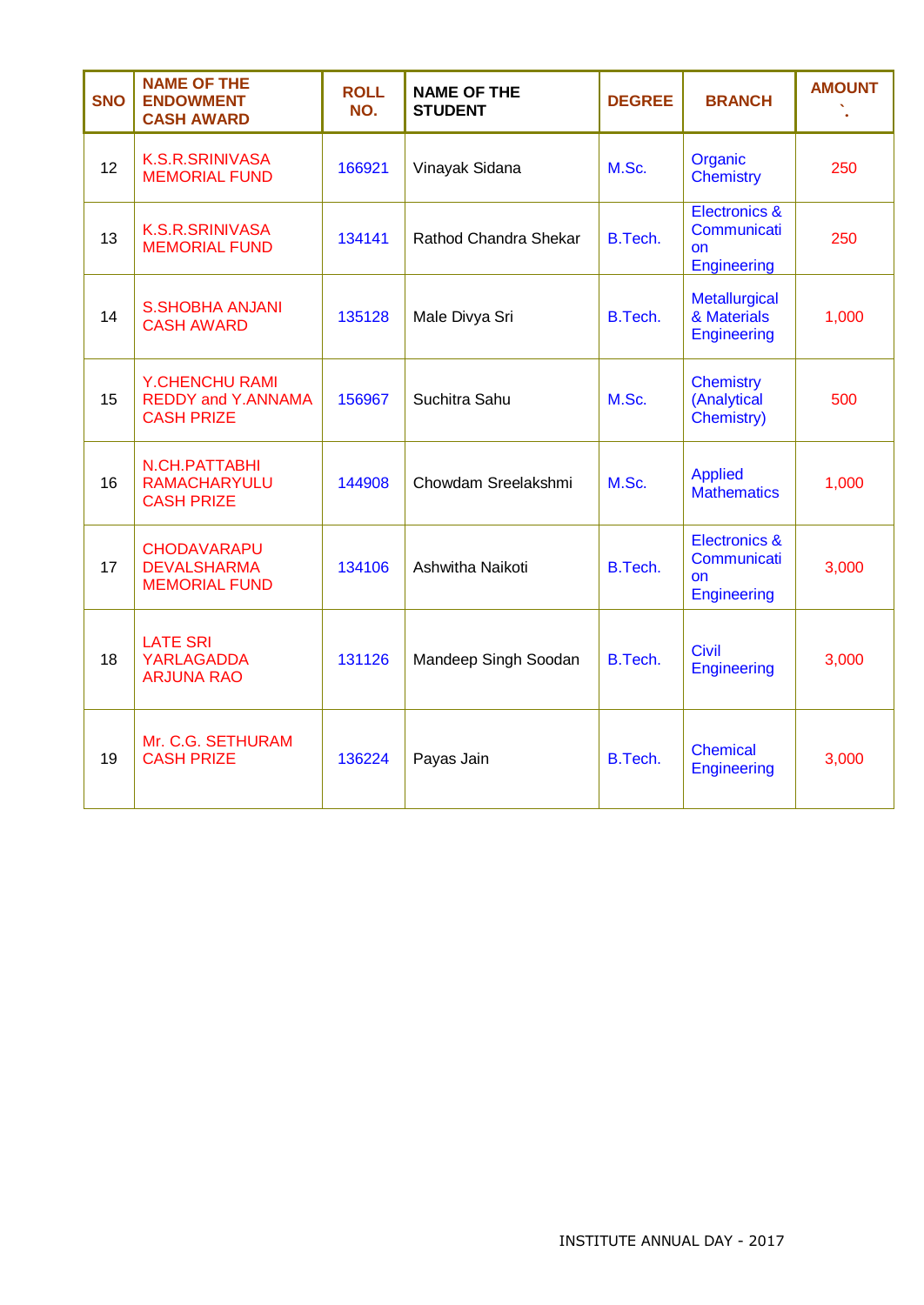## **CASH AWARD WINNERS (B.TECH. SEMESTER WISE TOPPERS) FOR THE YEAR 2016-17**

| <b>SEMESTER</b>                                                | <b>SNO</b>     | <b>AMOUNT</b> | <b>ROLL</b><br>NO. | <b>NAME OF THE</b><br><b>STUDENT</b> | <b>BRANCH</b>                                      |
|----------------------------------------------------------------|----------------|---------------|--------------------|--------------------------------------|----------------------------------------------------|
| B.Tech. I Year (2016<br>Batch)<br>Topper among all<br>Sections | 1              | 200           | 931634             | Apurva Bhardwaj                      | Section - K                                        |
|                                                                | $\overline{2}$ | 100           | 151133             | Mohammed Ismail                      | Civil<br>Engineering                               |
|                                                                | 3              | 100           | 152133             | Karri Venkat Sandeep                 | Electrical<br>Engineering                          |
|                                                                | 4              | 100           | 153218             | Deepak Soni                          | Mechanical<br>Engineering                          |
| B.Tech. II Year I                                              | 5              | 100           | 154208             | Bhuma Bharadwaz                      | Electronics &<br>Communication<br>Engineering      |
| Semester (2015<br><b>Batch Branch Wise</b><br>SGPA Topper)     | 6              | 100           | 155102             | Abhishek Kumar<br>Mishra             | Metallurgical &<br><b>Materials</b><br>Engineering |
|                                                                | $\overline{7}$ | 100           | 156208             | Deva Sharon Manvika                  | Chemical<br>Engineering                            |
|                                                                | 8              | 100           | 156224             | Macharla Prathima                    | Chemical<br>Engineering                            |
|                                                                | 9              | 100           | 157153             | Shibam Basu                          | Computer<br>Science &<br>Engineering               |
|                                                                | 10             | 100           | 158125             | Jhalak Bansal                        | Biotechnology                                      |
|                                                                | 11             | 100           | 141101             | Abhishek Nehra                       | Civil<br>Engineering                               |
| B.Tech. II Year II                                             | 12             | 100           | 142218             | Govardhana Sreeja                    | Electrical<br>Engineering                          |
| Semester (2014<br><b>Batch Branch Wise</b><br>SGPA Topper)     | 13             | 100           | 143161             | Abhinav Kumar                        | Mechanical<br>Engineering                          |
|                                                                | 14             | 100           | 143227             | Konda Sai Ganesh                     | Mechanical<br>Engineering                          |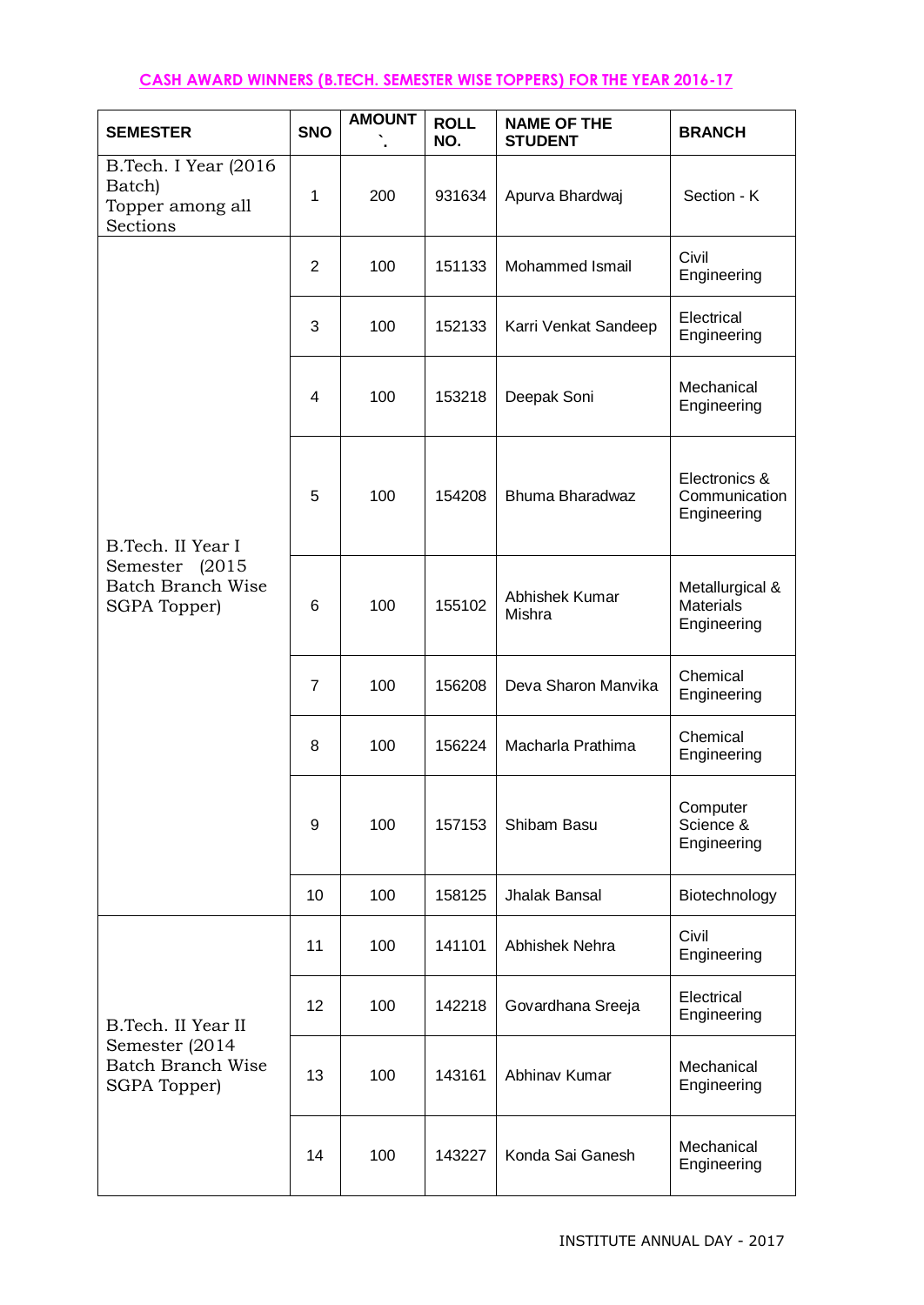| <b>SEMESTER</b>                                 | <b>SNO</b> | <b>AMOUNT</b> | <b>ROLL</b><br>NO. | <b>NAME OF THE</b><br><b>STUDENT</b> | <b>BRANCH</b>                                      |
|-------------------------------------------------|------------|---------------|--------------------|--------------------------------------|----------------------------------------------------|
|                                                 | 15         | 100           | 144240             | <b>Prabhat Pandey</b>                | Electronics &<br>Communication<br>Engineering      |
|                                                 | 16         | 100           | 144249             | Sanath Kumar Reddy<br>Pulimamidi     | Electronics &<br>Communication<br>Engineering      |
|                                                 | 17         | 100           | 145120             | Mohammed Muzammil<br>Ahmed           | Metallurgical &<br><b>Materials</b><br>Engineering |
|                                                 | 18         | 100           | 146138             | Tigiripalli Ragamaye                 | Chemical<br>Engineering                            |
|                                                 | 19         | 100           | 147141             | Priyam Khandelwal                    | Computer<br>Science &<br>Engineering               |
|                                                 | 20         | 100           | 148146             | Tanvi Tavarna                        | Biotechnology                                      |
|                                                 | 21         | 100           | 141208             | Chandan Kumar                        | Civil<br>Engineering                               |
|                                                 | 22         | 100           | 142247             | Shivani Shukla                       | Electrical<br>Engineering                          |
|                                                 | 23         | 100           | 142207             | Bandhakavi Madhulika                 | Electrical<br>Engineering                          |
| B.Tech. III Year I<br>Semester (2014            | 24         | 100           | 143161             | Abhinav Kumar                        | Mechanical<br>Engineering                          |
| <b>Batch Branch Wise</b><br><b>SGPA Topper)</b> | 25         | 100           | 144240             | <b>Prabhat Pandey</b>                | Electronics &<br>Communication<br>Engineering      |
|                                                 | 26         | 100           | 145115             | Kathi Kavya                          | Metallurgical &<br><b>Materials</b><br>Engineering |
|                                                 | 27         | 100           | 146138             | Tigiripalli Ragamaye                 | Chemical<br>Engineering                            |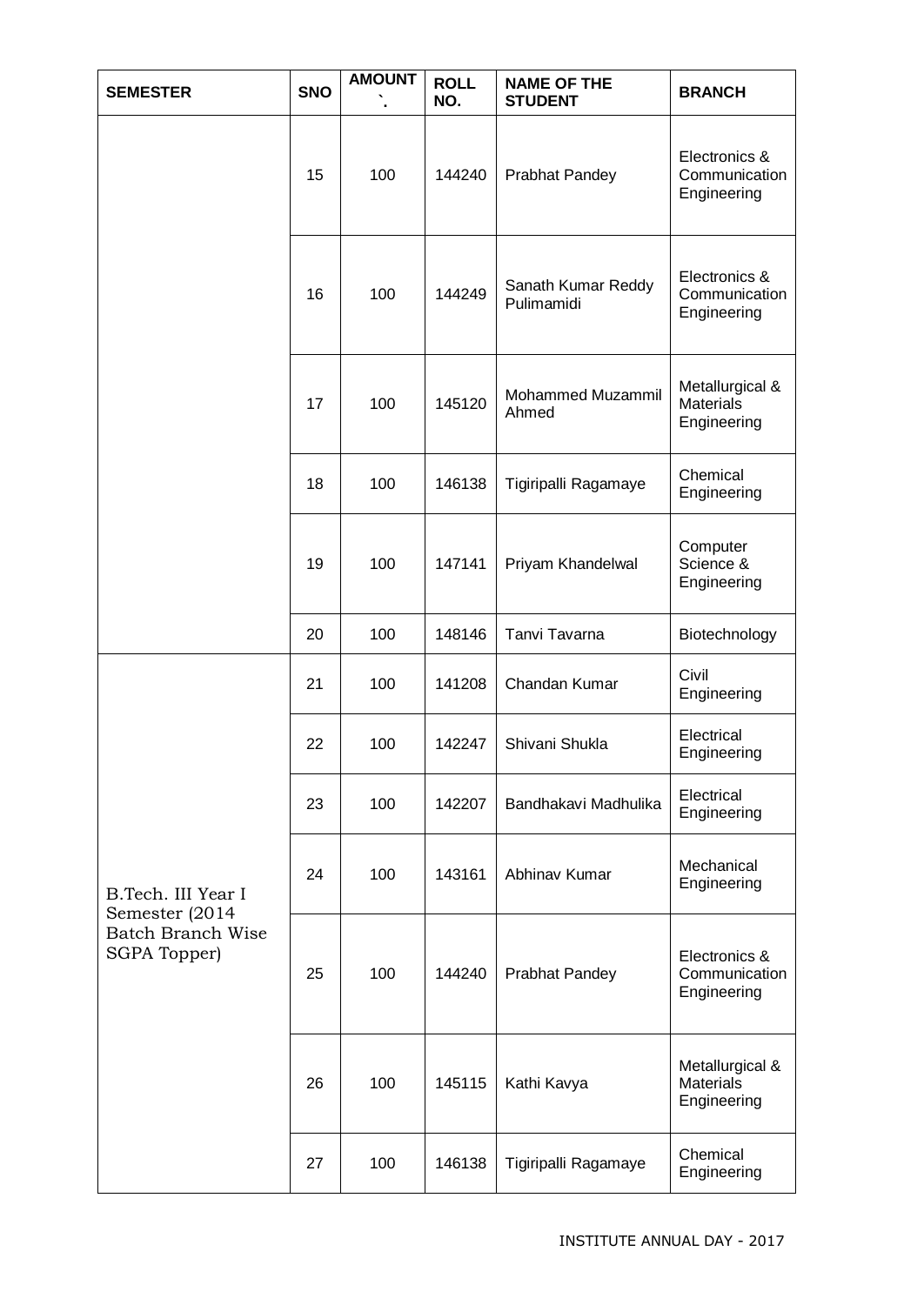| <b>SEMESTER</b>                                                                   | <b>SNO</b> | <b>AMOUNT</b> | <b>ROLL</b><br>NO. | <b>NAME OF THE</b><br><b>STUDENT</b> | <b>BRANCH</b>                                      |
|-----------------------------------------------------------------------------------|------------|---------------|--------------------|--------------------------------------|----------------------------------------------------|
|                                                                                   | 28         | 100           | 147141             | Priyam Khandelwal                    | Computer<br>Science &<br>Engineering               |
|                                                                                   | 29         | 100           | 148133             | Rai Akash Sampath                    | Biotechnology                                      |
|                                                                                   | 30         | 100           | 131126             | Mandeep Singh<br>Soodan              | Civil<br>Engineering                               |
|                                                                                   | 31         | 100           | 132129             | Kumar Satyam                         | Electrical<br>Engineering                          |
|                                                                                   | 32         | 100           | 132258             | Tangudu Ritika                       | Electrical<br>Engineering                          |
|                                                                                   | 33         | 100           | 133109             | Ankit Sharma                         | Mechanical<br>Engineering                          |
|                                                                                   | 34         | 100           | 133115             | Chandan Kumar                        | Mechanical<br>Engineering                          |
| B.Tech. III Year II<br>Semester (2013<br><b>Batch Branch Wise</b><br>SGPA Topper) | 35         | 100           | 134154             | Subhankar Bala                       | Electronics &<br>Communication<br>Engineering      |
|                                                                                   | 36         | 100           | 135117             | Himanshu Deep                        | Metallurgical &<br><b>Materials</b><br>Engineering |
|                                                                                   | 37         | 100           | 136202             | Aditya Kumar Somani                  | Chemical<br>Engineering                            |
|                                                                                   | 38         | 100           | 137151             | Sayantan Ghosh                       | Computer<br>Science &<br>Engineering               |
|                                                                                   | 39         | 100           | 138122             | Krishna Gupta                        | Biotechnology                                      |
|                                                                                   | 40         | 100           | 138142             | Sanjay Karki                         | Biotechnology                                      |
| B.Tech. IV Year I<br>Semester (2013                                               | 41         | 100           | 131126             | Mandeep Singh<br>Soodan              | Civil<br>Engineering                               |
| Batch Branch Wise<br>SGPA Topper)                                                 | 42         | 100           | 132121             | Himanshu Varshney                    | Electrical<br>Engineering                          |